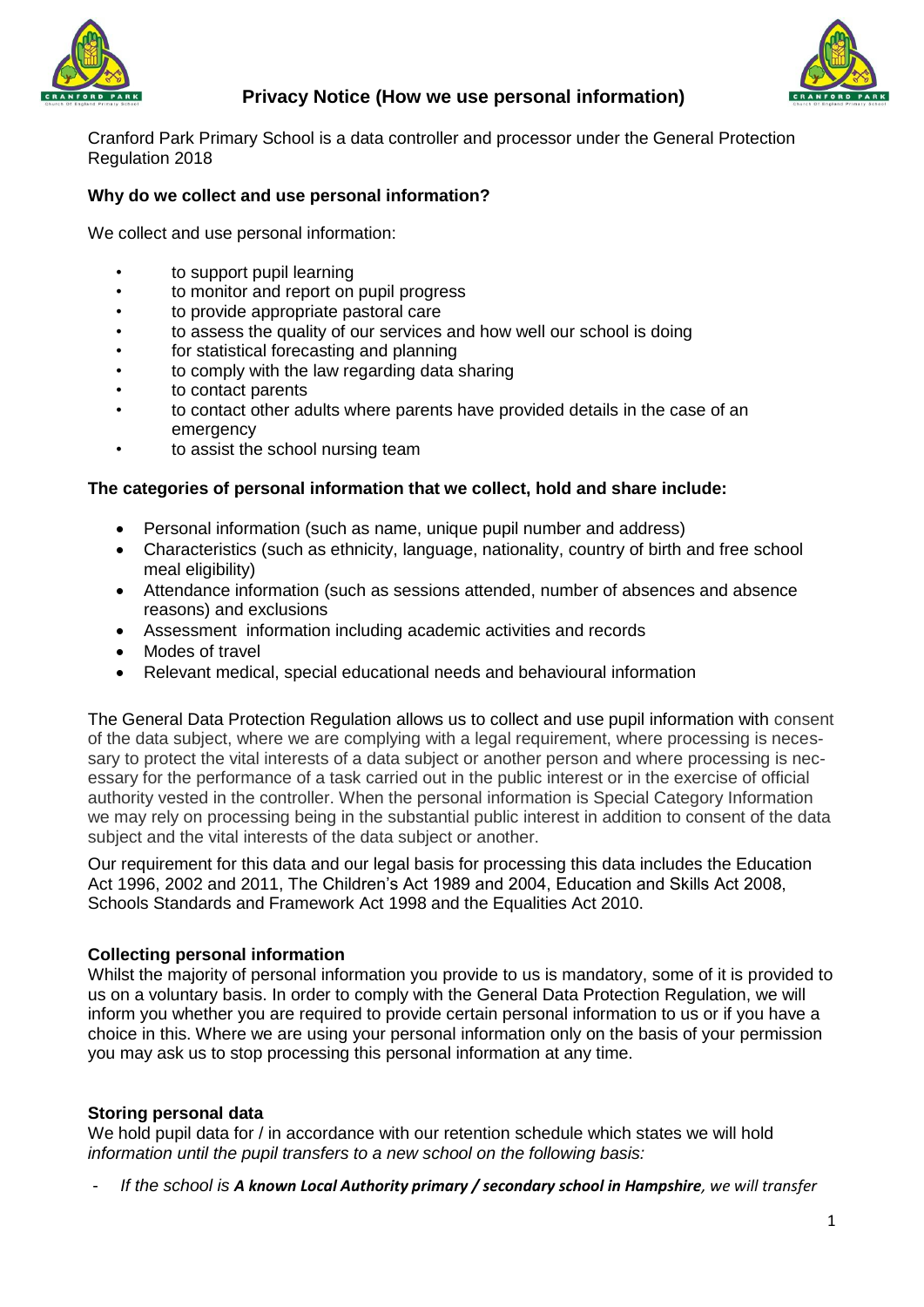*pupil record to new school.* 

- *If the school is A known Local Authority or independent primary / secondary school which is in*  another county within the UK; or an independent school in Hampshire, we will transfer the pupil *record to new school retaining a copy or summary until pupil is 25 years*
- *If the school is A known primary / secondary school outside of the UK, we will transfer a copy of pupil record to new school retaining original pupil record until pupil is 25 years.*
- *If the school is an unknown school, we will retain the pupil file until pupil is 25 years.*

## **Who do we share pupil information with?**

We routinely share pupil information with:

- Schools that the pupil's attend after leaving us
- Our local authority
- The Department for Education (DfE)
- The school nursing team
- Social Services & Social Care
- School staff
- Trip and off-site activity organisers

## **Why we share pupil information**

We do not share personal information with anyone without consent unless the law and our policies allow us to do so.

We share pupils' data with the Department for Education (DfE) on a statutory basis. This data sharing underpins school funding and educational attainment policy and monitoring.

We are required to share information about our pupils with our local authority (LA) and the Department for Education (DfE) under section 3 of The Education (Information About Individual Pupils) (England) Regulations 2013.

## **Data collection requirements:**

To find out more about the data collection requirements placed on us by the Department for Education (for example; via the school census) go to [https://www.gov.uk/education/data-collection](https://www.gov.uk/education/data-collection-and-censuses-for-schools)[and-censuses-for-schools.](https://www.gov.uk/education/data-collection-and-censuses-for-schools)

## **The National Pupil Database (NPD)**

The NPD is owned and managed by the Department for Education and contains information about pupils in schools in England. It provides invaluable evidence on educational performance to inform independent research, as well as studies commissioned by the Department. It is held in electronic format for statistical purposes. This information is securely collected from a range of sources including schools, local authorities and awarding bodies.

We are required by law, to provide information about our pupils to the DfE as part of statutory data collections such as the school census and early years' census. Some of this information is then stored in the NPD. The law that allows this is the Education (Information About Individual Pupils) (England) Regulations 2013.

To find out more about the pupil information we share with the department, for the purpose of data collections, go to [https://www.gov.uk/education/data-collection-and-censuses-for-schools.](https://www.gov.uk/education/data-collection-and-censuses-for-schools)

To find out more about the NPD, go to [https://www.gov.uk/government/publications/national-pupil](https://www.gov.uk/government/publications/national-pupil-database-user-guide-and-supporting-information)[database-user-guide-and-supporting-information.](https://www.gov.uk/government/publications/national-pupil-database-user-guide-and-supporting-information)

The department may share information about our pupils from the NPD with third parties who promote the education or well-being of children in England by:

• conducting research or analysis